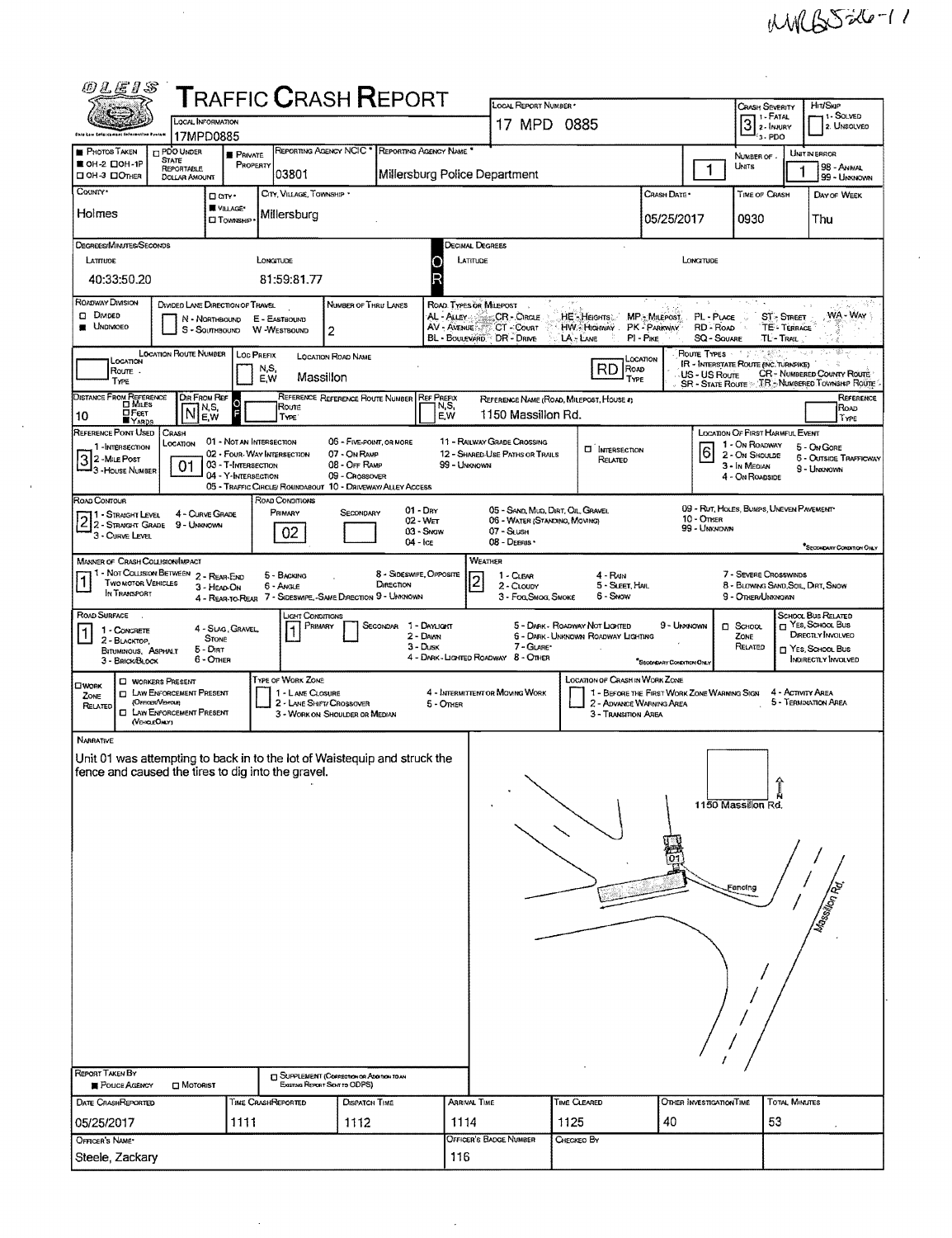| 17 MPD 0885<br>OWNER PHONE NUMBER<br>OWNER NAME: LAST, FIRST, MIDDLE ( C SAME AS DRIVER )<br><b>DAMAGE AREA</b><br>DAMAGE SCALE<br>UNIT NUMBER<br>FRONT<br>Chief Freight Lines,<br>419-347-3505<br>α<br>OWNER ADDRESS: CITY, STATE, ZIP<br><b>CISAME AS DRIVER )</b><br>1 - None<br>□<br>1201 Marineview St, Portage, OH, 43451<br>2 - MINOR<br>LP STATE LICENSE PLATE NUMBER<br>VEHICLE IDENTIFICATION NUMBER<br># Occupants<br>$\Box$<br>о<br>IN<br>1129300<br>1L0107K0MRI601289<br>1<br>3 - FUNCTIONAL<br>VEHICLE COLOR<br><b>VEHICLE YEAR</b><br><b>VEHICLE MAKE</b><br>VEHICLE MODEL<br>4 - DISABLING<br>2012<br>Other<br>RED<br>Freightliner<br>а<br>้ต<br>INSURANCE COMPANY<br>POUCY NUMBER<br>$P$ ROOF OF<br>Towen By<br>a<br>9 - Unknown<br><b>INSURANCE</b><br>X26143<br>Acuity<br><b>SHOWN</b><br><b>REAR</b><br><b>CARRIER PHONE</b><br>CARRIER NAME, ADDRESS, CITY, STATE, ZIP<br>419-347-3505<br>Chief Freight Lines, 1201 Marineview St, Portage, OH, 43451<br>US DOT<br>CARGO BODY TYPE<br><b>TRAFFICWAY DESCRIPTION</b><br>VEHICLE WEIGHT GVWR/GCWR<br>01 - No CARGO BODY TYPE/NOT APPLICABL 09 - POLE<br>1 - Two-Way, Not Divided<br>1 - LESS THAN OR EQUAL TO 10K LBS<br>99<br>02 - Busi Van (9-15 Seats, Inc Driver)<br>10 - Cargo TANK<br>2 - TWO WAY, NOT DIMDED, CONTINUOUS LEFT TURN LANE<br>2 - 10,001 to 26,000x Les<br>HM PLACARD ID NO.<br>03 - Bus (16+ Seats, Inc Driver)<br>11 - FLAT BED<br>3 - MORE THAN 26,000K LBS.<br>3 - Two-WAY, DIVIDED, UNPROTECTED (PAINTED OR GRASS > <ft.) media<br="">04 - VEHICLE TOWING ANOTHER VEHICLE<br/>12 - Dunp<br/>4 - Two-Way, Divided, Positive MedianBarrier<br/>05 - Logging<br/>13 - CONCRETE MIXER<br/>5 - ONE-WAY TRAFFICWAY<br/>06 - INTERMODAL CONTAINER CHASIS<br/>HAZARDOUS MATERIAL<br/><b>14 - AUTO TRANSPORTER</b><br/><b>HM CLASS</b><br/>07 - CARGO VAN ENCLOSED BOX<br/><b>IT RELATED</b><br/>15 - GARBAGE /REFUSE<br/>CI HIT / SKIP UNIT<br/>NUMBER<br/>08 - GRAIN, CHIPS, GRAVEL<br/>99 - OTHER/UNKNOWN<br/>Type or Use<br/>NON-MOTORIST LOCATION PRIOR TO IMPACT<br/>UNIT TYPE<br/>01 - INTERSECTION - MARKED CROSSWAL<br/><math>\vert</math>2<br/>PASSENGER VEHICLES (LESS THAN 9 PASSENGERS MEDIMEANY TRUCKS OR COMBD UNITS &gt; 10x LBS BUS/VAN LIMO(9 OR MORE INCLUDING DRIVER)<br/>15<br/>02 - INTERSECTION - NO CROSSWALK<br/>01 - Sub COMPACT<br/>13 - SINGLE UNIT TRUCK OR VAN ZAXLE, 6 TIRES 21 - BUS/VAN (9-15 SEATS, INC DRIVER)<br/>03 - INTERSECTION OTHER<br/>1 - PERSONAL<br/>02 - COMPACT<br/>22 - Bus (16+ Seats, Ing Draver)<br/>14 - SINGLE UNIT TRUCK: 3+ AXLES<br/>04 - MIDBLOCK - MARKED CROSSWALK<br/>99 - UNKNOWN 03 - MID SIZE<br/>NON-MOTORIST<br/>15 - SINGLE UNIT TRUCK/ TRAILER<br/>2 - COMMERCIAL<br/>05 - TRAVEL LANE - OTHER LOCATION<br/>OR HIT/SKIP<br/>04 - FULL SIZE<br/>23 - ANIMAL WITH RIDER<br/>06 - BICYCLE LANE<br/>16 - Твиск/Твастов (Вовтац)<br/>05 - MANWAN<br/>3 - GOVERNMENT<br/>24 - ANIMAL WITH BUGGY, WAGON, SURREY<br/>17 - Tractor/Semi-Trailer<br/>18 - Tractor/Double<br/>07 - SHOULDER/ROADSIDE<br/>06 - SPORT UTILITY VEHICLE<br/>25 - BICYCLE/PEDACYCLIST<br/>08 - Sidewalk<br/>07 - Pickup<br/>26 - PEDESTRIAN SKATER<br/><b>19 - TRACTOR/TRIPLES</b><br/>09 - MEDIAN CROSSING ISLAND<br/><math>0B - VAN</math><br/><b>CT IN EMERGENCY</b><br/>20 - OTHER MEDIHEAVY VEHICLE<br/>27 - OTHER NON-MOTORIST<br/>10 - DRIVE WAY ACCESS<br/>09 - MOTORCYCLE<br/>RESPONSE<br/>11 - SHARED-USE PATH OR TRAIL<br/>10 - MOTORIZED BICYCLE<br/>12 - NON-TRAFFICWAY AREA<br/>Has HM Placard<br/>11 - SNOWMOBILE/ATV<br/>99 - OTHER/UNKNOWN<br/>12 - OTHER PASSENGER VEHICLE<br/>SPECIAL FUNCTION 01 - NONE<br/>09 - AMBULANCE<br/>17 - FARM VEHICLE<br/>ACTION<br/>Most Damageo Area<br/><b>18 - FARM EQUIPMENT</b><br/>02 - Taxi<br/><math>10 -</math>Fire<br/>99 - UNKNOWN<br/>01 - Nove<br/>08 - LEFT SIDE<br/>1 1 - NON-CONTACT<br/>19 - MOTORHOME<br/>01<br/>01<br/>03 - RENTAL TRUCK (OVER 10K LBS)<br/><math>32</math>-Non-Collision<br/>11 - HIGHWAY/MAINTENANCE<br/>02 - CENTER FRONT<br/>09 - LEFT FRONT<br/>20 - GOUF CART<br/>04 - Bus - SCHOOL (PUBLIC OR PRIVATE) 12 - MILITARY<br/>03 - Right Front<br/>10 - TOP AND WINDOWS<br/>3 - Striking<br/><math>21 -</math>Train<br/>05 - Bus - Transit<br/>IMPACT ARE 04 - RIGHT SIDE<br/>13 - Pouce<br/>11 - UNDERCARRIAGE<br/>4 - STRUCK<br/>22 - OTHER (EXPLAN IN MARIATIVE)<br/>06 - Bus - Charter<br/>05 - Right REAR<br/>14 Public Unitry<br/>12 - LOAD/TRAILER<br/>5 - STRIKING/STRUCK<br/>05<br/>07 - Bus - Shurrne<br/>06 - REAR CENTER<br/>15 - OTHER GOVERNMENT<br/>13 - TOTAL (ALL AREAS)<br/>9 - UNKNOWN<br/>08 - Bus - Other<br/>07 - LEFT REAR<br/>16 - CONSTRUCTION EOIP.<br/>14 - Отнев<br/>PRE-CRASH ACTIONS<br/>MOTORIST<br/>Non-Motorist<br/>02<br/>15 - ENTERING OR CROSSING SPECIFIED LOCATIO<br/>01 - STRAIGHT ANEAD<br/>07 - MAKING U-TURN<br/>13 - Negotiating a Curve<br/>21 - OTHER NON-MOTORIST ACTION<br/>16 - WALKING, RUMNING, JOCGING, PLAYING, CYCLING<br/>14 - OTHER MOTORIST ACTIO<br/>02 - BACKING<br/>08 - ENTERING TRAFFIC LANE<br/>03 - CHANGING LANES<br/>09 - LEAVING TRAFFIC LANE<br/>17 - WORKING<br/>99 - Unknown<br/>04 - OVERTAKING/PASSING<br/>18 - Pushing VEHICLE<br/>10 - PARKED<br/>05 - MAKING RIGHT TURN<br/>19 - APPROACHING OR LEAVING VEHICLE<br/>11 - SLOWING OR STOPPED IN TRAFFIC<br/>06 - MAKING LEFT TURN<br/>20 - STANDING<br/>12 - DRIVERLESS<br/><b>VEHICLE DEFECTS</b><br/><b>CONTRIBUTING CIRCUMSTANCE</b><br/>Primary<br/>MOTORIST<br/>NON-MOTORIST<br/>01 - TURN SIGNALS<br/>01 - NONE<br/>11 - IMPROPER BACKING<br/><b>22 - None</b><br/>02 - HEAD LAMPS<br/>11<br/>02 - FAILURE TO YIELD<br/>12 - IMPROPER START FROM PARKED POSITION<br/>23 - IMPROPER CROSSING<br/>03 - TAIL LAMPS<br/>03 - RAN RED LIGHT<br/>24 - DARTING<br/>13 - Stopped or Parked LLEGALLY<br/>04 - BRAKES<br/>04 - RAN STOP SIGN<br/>14 - OPERATING VEHICLE IN NEGLIGENT MANNER<br/>25 - LYING AND/OR LLEGALLY IN ROADWAY<br/>05 - STEERING<br/>05 - Exceeded Speed Limit<br/>SECONDARY<br/>15 - SWERING TO AVOID (DUE TO EXTERNAL CONDITIONS)<br/>26 - FALURE TO YIELD RIGHT OF WAY<br/>06 - TIRE BLOWOUT<br/>06 - UNSAFE SPEED<br/>15 - WRONG SIDE/WRONG WAY<br/>27 - NOT VISIBLE (DARK CLOTHING)<br/>07 - WORN OR SLICK TIRES<br/>07 - IMPROPER TURN<br/>17 - FALURE TO CONTROL<br/>28 - INATTENTIVE<br/>08 - TRAILER EQUIPMENT DEFECTIVE<br/>08 - LEFT OF CENTER<br/>18 - Vision OBSTRUCTION<br/>29 - FAILURE TO OBEY TRAFFIC SIGNS<br/>09 - MOTOR TROUBLE<br/>09 - FOLLOWED TOO CLOSELY/ACDA<br/>19 - OPERATING DEFECTIVE EQUIPMENT<br/>/Signal s/Officer<br/>10 - DISABLED FROM PRIOR ACCIDENT<br/>99 - Unknown<br/>10 - IMPROPER LANE CHANGE<br/>20 - LOAD SHIFTING/FALLING/SPILLING<br/>30 - WRONG SIDE OF THE ROAD<br/>11 - Other Defects<br/>(Passing Off Road<br/>21 - OTHER IMPROPER ACTION<br/>31 - OTHER NON-MOTORIST ACTION<br/><b>SEQUENCE OF EVENTS</b><br/><b>NON-COLLISION EVENTS</b><br/>06 - EQUIPMENT FALURE<br/>5<br/>6<br/>01 - OVERTURN/ROLLOVER<br/>10 - Cross Median<br/>46<br/>(BLOWN TIRE, BRAKE FAILURE, ETC)<br/>02 - FIRE/EXPLOSION<br/>11 - Cross Center Line<br/>07 - SEPARATION OF UNITS<br/>FIRST<br/>03 - IMMERSION<br/>OPPOSITE DIRECTION OF TRAVEL<br/>Most<br/>99 - UNKNOWN<br/>08 - RAN OFF ROAD RIGHT<br/>04 - JACKKNIFE<br/>12 - DOWNHILL RUNAWAY<br/>Harmpul<br/>Harmful<br/>05 - CARGO/EQUIPMENT LOSS OR SHIFT 09 - RAN OFF ROAD LEFT<br/>13 - OTHER NON-COLLISION<br/>Event<br/>EVENT<br/>COLLISION WITH FIXED, OBJECT<br/>COLLISION WITH PERSON, VEHICLE OR OBJECT NOT FIXED<br/>25 - Impact Attenuator/Crash Cushion33 - Median Cable Barrier<br/>41 - OTHER POST, POLE<br/><math>48 -</math>TREE<br/>21 - PARKED MOTOR VEHICLE<br/>26 - BRIDGE OVERHEAD STRUCTURE<br/>34 - MEDIAN GUARDRAIL BARRIER<br/>OR SUPPORT<br/>49 - Fire Hydrant<br/>14 - PEDESTRIAN<br/>27 - Bridge Pier or Abutment<br/>35 - MEDIAN CONCRETE BARRIER<br/>50 - WORK ZONE MAINTENANCE<br/>15 - PEDALCYCLE<br/>22 - WORK ZONE MAINTENANCE EQUIPMENT<br/>42 - CULVERT<br/>28 - Bridge Parapet<br/>36 - MEDIAN OTHER BARRIER<br/>43 - Cuns<br/>16 - RAILWAY VEHICLE (TRAIN, ENGINE)<br/>23 - STRUCK BY FALLING, SHIFTING CARGO<br/>EOUPMENT<br/>37 - TRAFFIC SIGN POST<br/>44 - Олон<br/>51 - WALL BUILDING, TUNNEL<br/>17 - Animal - Farm<br/>29 - Bridge Rail<br/>OR ANYTHING SET IN MOTION BY A<br/>30 - GUARDRAIL FACE<br/>38 - OVERHEAD SIGN POST<br/>45 - EMBANKMENT<br/>52 - OTHER FIXED OBJECT<br/>18 - Ammal - Deer<br/><b>MOTOR VEHICLE</b><br/>19 - ANIMAL-OTHER<br/>31 - Guardral End<br/>39 - LIGHT/LUMINARIES SUPPORT<br/>46 - FENCE<br/>24 - OTHER MOVABLE OBJECT<br/>32 - PORTABLE BARRIER<br/>40 - Unury Pous<br/>47 - MAILBOX<br/>20 - MOTOR VEHICLE IN TRANSPORT<br/>UNIT SPEED<br/>Posted Speed<br/>TRAFFIC CONTROL<br/>UNIT DIRECTION<br/>1 - North<br/>5 - NORTHEAST<br/>9 - Unknown<br/>01 - No CONTROLS<br/>07 - RAILROAD CROSSBUCKS<br/>13 - Crosswalk Lines<br/><b>6 - NORTHWEST</b><br/>10<br/>01<br/>FROM<br/><math>2 -</math>South<br/>5<br/>То<br/>02 - S rop Sign<br/>08 - RAILROAD FLASHERS<br/>14 - WALK/DON'T WALK<br/><math>3 - EAST</math><br/>7 - SOUTHEAST<br/>03 - YIELD SIGN<br/>09 - RAILROAD GATES<br/>15 - О тнев<br/>4 - West<br/>8 - Southwest<br/>04 - TRAFFIC SIGNAL<br/>10 - Costruction Barricade<br/>16 - Not Reported<br/><math>\square</math> Stated<br/>05 - TRAFFIC FLASHERS<br/>11 - PERSON (FLAGGER, OFFICER<br/><b>R</b> Estimated<br/>06 - SCHOOL ZONE<br/><b>12 - PAVEMENT MARKINGS</b></ft.)> | 细红怪牙客 |  | NIT |  |  |  |  |  |  |  |  | LOCAL REPORT NUMBER |  |  |  |  |  |  |
|------------------------------------------------------------------------------------------------------------------------------------------------------------------------------------------------------------------------------------------------------------------------------------------------------------------------------------------------------------------------------------------------------------------------------------------------------------------------------------------------------------------------------------------------------------------------------------------------------------------------------------------------------------------------------------------------------------------------------------------------------------------------------------------------------------------------------------------------------------------------------------------------------------------------------------------------------------------------------------------------------------------------------------------------------------------------------------------------------------------------------------------------------------------------------------------------------------------------------------------------------------------------------------------------------------------------------------------------------------------------------------------------------------------------------------------------------------------------------------------------------------------------------------------------------------------------------------------------------------------------------------------------------------------------------------------------------------------------------------------------------------------------------------------------------------------------------------------------------------------------------------------------------------------------------------------------------------------------------------------------------------------------------------------------------------------------------------------------------------------------------------------------------------------------------------------------------------------------------------------------------------------------------------------------------------------------------------------------------------------------------------------------------------------------------------------------------------------------------------------------------------------------------------------------------------------------------------------------------------------------------------------------------------------------------------------------------------------------------------------------------------------------------------------------------------------------------------------------------------------------------------------------------------------------------------------------------------------------------------------------------------------------------------------------------------------------------------------------------------------------------------------------------------------------------------------------------------------------------------------------------------------------------------------------------------------------------------------------------------------------------------------------------------------------------------------------------------------------------------------------------------------------------------------------------------------------------------------------------------------------------------------------------------------------------------------------------------------------------------------------------------------------------------------------------------------------------------------------------------------------------------------------------------------------------------------------------------------------------------------------------------------------------------------------------------------------------------------------------------------------------------------------------------------------------------------------------------------------------------------------------------------------------------------------------------------------------------------------------------------------------------------------------------------------------------------------------------------------------------------------------------------------------------------------------------------------------------------------------------------------------------------------------------------------------------------------------------------------------------------------------------------------------------------------------------------------------------------------------------------------------------------------------------------------------------------------------------------------------------------------------------------------------------------------------------------------------------------------------------------------------------------------------------------------------------------------------------------------------------------------------------------------------------------------------------------------------------------------------------------------------------------------------------------------------------------------------------------------------------------------------------------------------------------------------------------------------------------------------------------------------------------------------------------------------------------------------------------------------------------------------------------------------------------------------------------------------------------------------------------------------------------------------------------------------------------------------------------------------------------------------------------------------------------------------------------------------------------------------------------------------------------------------------------------------------------------------------------------------------------------------------------------------------------------------------------------------------------------------------------------------------------------------------------------------------------------------------------------------------------------------------------------------------------------------------------------------------------------------------------------------------------------------------------------------------------------------------------------------------------------------------------------------------------------------------------------------------------------------------------------------------------------------------------------------------------------------------------------------------------------------------------------------------------------------------------------------------------------------------------------------------------------------------------------------------------------------------------------------------------------------------------------------------------------------------------------------------------------------------------------------------------------------------------------------------------------------------------------------------------------------------------------------------------------------------------------------------------------------------------------------------------------------------------------------------------------------------------------------------------------------------------------------------------------------------------------------------------------------------------------------------------------------------------------------------------------------------------------------------------------------------------------------------------------------------------------------------------------------------------------------------------------------------------------------------------------------------------------------------------------------------------------------------------------------------------------------------------------------------------------------------------------------------------------------------------------------------------------------------------------------------------------------------------------------------------------------------------------------------------------------------------------------------------------------------------------------------------------------------------------------------------------------------------------------------------------------------------------------------------------------------------------------------------------------------------------------------------------------------------------------------------------------------------------------------------------------------------------------------------------------------------------------------------------------------------------------------------------------------------------------------------------------------------------------------------------------------------------------------------------------------------------------------------------------------------------------------------------------------------------------------------------------|-------|--|-----|--|--|--|--|--|--|--|--|---------------------|--|--|--|--|--|--|
|                                                                                                                                                                                                                                                                                                                                                                                                                                                                                                                                                                                                                                                                                                                                                                                                                                                                                                                                                                                                                                                                                                                                                                                                                                                                                                                                                                                                                                                                                                                                                                                                                                                                                                                                                                                                                                                                                                                                                                                                                                                                                                                                                                                                                                                                                                                                                                                                                                                                                                                                                                                                                                                                                                                                                                                                                                                                                                                                                                                                                                                                                                                                                                                                                                                                                                                                                                                                                                                                                                                                                                                                                                                                                                                                                                                                                                                                                                                                                                                                                                                                                                                                                                                                                                                                                                                                                                                                                                                                                                                                                                                                                                                                                                                                                                                                                                                                                                                                                                                                                                                                                                                                                                                                                                                                                                                                                                                                                                                                                                                                                                                                                                                                                                                                                                                                                                                                                                                                                                                                                                                                                                                                                                                                                                                                                                                                                                                                                                                                                                                                                                                                                                                                                                                                                                                                                                                                                                                                                                                                                                                                                                                                                                                                                                                                                                                                                                                                                                                                                                                                                                                                                                                                                                                                                                                                                                                                                                                                                                                                                                                                                                                                                                                                                                                                                                                                                                                                                                                                                                                                                                                                                                                                                                                                                                                                                                                                                                                                                                                                                                                                                                                                                                                                                                                                                                                                                                                                                                                                                                                              |       |  |     |  |  |  |  |  |  |  |  |                     |  |  |  |  |  |  |
|                                                                                                                                                                                                                                                                                                                                                                                                                                                                                                                                                                                                                                                                                                                                                                                                                                                                                                                                                                                                                                                                                                                                                                                                                                                                                                                                                                                                                                                                                                                                                                                                                                                                                                                                                                                                                                                                                                                                                                                                                                                                                                                                                                                                                                                                                                                                                                                                                                                                                                                                                                                                                                                                                                                                                                                                                                                                                                                                                                                                                                                                                                                                                                                                                                                                                                                                                                                                                                                                                                                                                                                                                                                                                                                                                                                                                                                                                                                                                                                                                                                                                                                                                                                                                                                                                                                                                                                                                                                                                                                                                                                                                                                                                                                                                                                                                                                                                                                                                                                                                                                                                                                                                                                                                                                                                                                                                                                                                                                                                                                                                                                                                                                                                                                                                                                                                                                                                                                                                                                                                                                                                                                                                                                                                                                                                                                                                                                                                                                                                                                                                                                                                                                                                                                                                                                                                                                                                                                                                                                                                                                                                                                                                                                                                                                                                                                                                                                                                                                                                                                                                                                                                                                                                                                                                                                                                                                                                                                                                                                                                                                                                                                                                                                                                                                                                                                                                                                                                                                                                                                                                                                                                                                                                                                                                                                                                                                                                                                                                                                                                                                                                                                                                                                                                                                                                                                                                                                                                                                                                                                              |       |  |     |  |  |  |  |  |  |  |  |                     |  |  |  |  |  |  |
|                                                                                                                                                                                                                                                                                                                                                                                                                                                                                                                                                                                                                                                                                                                                                                                                                                                                                                                                                                                                                                                                                                                                                                                                                                                                                                                                                                                                                                                                                                                                                                                                                                                                                                                                                                                                                                                                                                                                                                                                                                                                                                                                                                                                                                                                                                                                                                                                                                                                                                                                                                                                                                                                                                                                                                                                                                                                                                                                                                                                                                                                                                                                                                                                                                                                                                                                                                                                                                                                                                                                                                                                                                                                                                                                                                                                                                                                                                                                                                                                                                                                                                                                                                                                                                                                                                                                                                                                                                                                                                                                                                                                                                                                                                                                                                                                                                                                                                                                                                                                                                                                                                                                                                                                                                                                                                                                                                                                                                                                                                                                                                                                                                                                                                                                                                                                                                                                                                                                                                                                                                                                                                                                                                                                                                                                                                                                                                                                                                                                                                                                                                                                                                                                                                                                                                                                                                                                                                                                                                                                                                                                                                                                                                                                                                                                                                                                                                                                                                                                                                                                                                                                                                                                                                                                                                                                                                                                                                                                                                                                                                                                                                                                                                                                                                                                                                                                                                                                                                                                                                                                                                                                                                                                                                                                                                                                                                                                                                                                                                                                                                                                                                                                                                                                                                                                                                                                                                                                                                                                                                                              |       |  |     |  |  |  |  |  |  |  |  |                     |  |  |  |  |  |  |
|                                                                                                                                                                                                                                                                                                                                                                                                                                                                                                                                                                                                                                                                                                                                                                                                                                                                                                                                                                                                                                                                                                                                                                                                                                                                                                                                                                                                                                                                                                                                                                                                                                                                                                                                                                                                                                                                                                                                                                                                                                                                                                                                                                                                                                                                                                                                                                                                                                                                                                                                                                                                                                                                                                                                                                                                                                                                                                                                                                                                                                                                                                                                                                                                                                                                                                                                                                                                                                                                                                                                                                                                                                                                                                                                                                                                                                                                                                                                                                                                                                                                                                                                                                                                                                                                                                                                                                                                                                                                                                                                                                                                                                                                                                                                                                                                                                                                                                                                                                                                                                                                                                                                                                                                                                                                                                                                                                                                                                                                                                                                                                                                                                                                                                                                                                                                                                                                                                                                                                                                                                                                                                                                                                                                                                                                                                                                                                                                                                                                                                                                                                                                                                                                                                                                                                                                                                                                                                                                                                                                                                                                                                                                                                                                                                                                                                                                                                                                                                                                                                                                                                                                                                                                                                                                                                                                                                                                                                                                                                                                                                                                                                                                                                                                                                                                                                                                                                                                                                                                                                                                                                                                                                                                                                                                                                                                                                                                                                                                                                                                                                                                                                                                                                                                                                                                                                                                                                                                                                                                                                                              |       |  |     |  |  |  |  |  |  |  |  |                     |  |  |  |  |  |  |
|                                                                                                                                                                                                                                                                                                                                                                                                                                                                                                                                                                                                                                                                                                                                                                                                                                                                                                                                                                                                                                                                                                                                                                                                                                                                                                                                                                                                                                                                                                                                                                                                                                                                                                                                                                                                                                                                                                                                                                                                                                                                                                                                                                                                                                                                                                                                                                                                                                                                                                                                                                                                                                                                                                                                                                                                                                                                                                                                                                                                                                                                                                                                                                                                                                                                                                                                                                                                                                                                                                                                                                                                                                                                                                                                                                                                                                                                                                                                                                                                                                                                                                                                                                                                                                                                                                                                                                                                                                                                                                                                                                                                                                                                                                                                                                                                                                                                                                                                                                                                                                                                                                                                                                                                                                                                                                                                                                                                                                                                                                                                                                                                                                                                                                                                                                                                                                                                                                                                                                                                                                                                                                                                                                                                                                                                                                                                                                                                                                                                                                                                                                                                                                                                                                                                                                                                                                                                                                                                                                                                                                                                                                                                                                                                                                                                                                                                                                                                                                                                                                                                                                                                                                                                                                                                                                                                                                                                                                                                                                                                                                                                                                                                                                                                                                                                                                                                                                                                                                                                                                                                                                                                                                                                                                                                                                                                                                                                                                                                                                                                                                                                                                                                                                                                                                                                                                                                                                                                                                                                                                                              |       |  |     |  |  |  |  |  |  |  |  |                     |  |  |  |  |  |  |
|                                                                                                                                                                                                                                                                                                                                                                                                                                                                                                                                                                                                                                                                                                                                                                                                                                                                                                                                                                                                                                                                                                                                                                                                                                                                                                                                                                                                                                                                                                                                                                                                                                                                                                                                                                                                                                                                                                                                                                                                                                                                                                                                                                                                                                                                                                                                                                                                                                                                                                                                                                                                                                                                                                                                                                                                                                                                                                                                                                                                                                                                                                                                                                                                                                                                                                                                                                                                                                                                                                                                                                                                                                                                                                                                                                                                                                                                                                                                                                                                                                                                                                                                                                                                                                                                                                                                                                                                                                                                                                                                                                                                                                                                                                                                                                                                                                                                                                                                                                                                                                                                                                                                                                                                                                                                                                                                                                                                                                                                                                                                                                                                                                                                                                                                                                                                                                                                                                                                                                                                                                                                                                                                                                                                                                                                                                                                                                                                                                                                                                                                                                                                                                                                                                                                                                                                                                                                                                                                                                                                                                                                                                                                                                                                                                                                                                                                                                                                                                                                                                                                                                                                                                                                                                                                                                                                                                                                                                                                                                                                                                                                                                                                                                                                                                                                                                                                                                                                                                                                                                                                                                                                                                                                                                                                                                                                                                                                                                                                                                                                                                                                                                                                                                                                                                                                                                                                                                                                                                                                                                                              |       |  |     |  |  |  |  |  |  |  |  |                     |  |  |  |  |  |  |
|                                                                                                                                                                                                                                                                                                                                                                                                                                                                                                                                                                                                                                                                                                                                                                                                                                                                                                                                                                                                                                                                                                                                                                                                                                                                                                                                                                                                                                                                                                                                                                                                                                                                                                                                                                                                                                                                                                                                                                                                                                                                                                                                                                                                                                                                                                                                                                                                                                                                                                                                                                                                                                                                                                                                                                                                                                                                                                                                                                                                                                                                                                                                                                                                                                                                                                                                                                                                                                                                                                                                                                                                                                                                                                                                                                                                                                                                                                                                                                                                                                                                                                                                                                                                                                                                                                                                                                                                                                                                                                                                                                                                                                                                                                                                                                                                                                                                                                                                                                                                                                                                                                                                                                                                                                                                                                                                                                                                                                                                                                                                                                                                                                                                                                                                                                                                                                                                                                                                                                                                                                                                                                                                                                                                                                                                                                                                                                                                                                                                                                                                                                                                                                                                                                                                                                                                                                                                                                                                                                                                                                                                                                                                                                                                                                                                                                                                                                                                                                                                                                                                                                                                                                                                                                                                                                                                                                                                                                                                                                                                                                                                                                                                                                                                                                                                                                                                                                                                                                                                                                                                                                                                                                                                                                                                                                                                                                                                                                                                                                                                                                                                                                                                                                                                                                                                                                                                                                                                                                                                                                                              |       |  |     |  |  |  |  |  |  |  |  |                     |  |  |  |  |  |  |
|                                                                                                                                                                                                                                                                                                                                                                                                                                                                                                                                                                                                                                                                                                                                                                                                                                                                                                                                                                                                                                                                                                                                                                                                                                                                                                                                                                                                                                                                                                                                                                                                                                                                                                                                                                                                                                                                                                                                                                                                                                                                                                                                                                                                                                                                                                                                                                                                                                                                                                                                                                                                                                                                                                                                                                                                                                                                                                                                                                                                                                                                                                                                                                                                                                                                                                                                                                                                                                                                                                                                                                                                                                                                                                                                                                                                                                                                                                                                                                                                                                                                                                                                                                                                                                                                                                                                                                                                                                                                                                                                                                                                                                                                                                                                                                                                                                                                                                                                                                                                                                                                                                                                                                                                                                                                                                                                                                                                                                                                                                                                                                                                                                                                                                                                                                                                                                                                                                                                                                                                                                                                                                                                                                                                                                                                                                                                                                                                                                                                                                                                                                                                                                                                                                                                                                                                                                                                                                                                                                                                                                                                                                                                                                                                                                                                                                                                                                                                                                                                                                                                                                                                                                                                                                                                                                                                                                                                                                                                                                                                                                                                                                                                                                                                                                                                                                                                                                                                                                                                                                                                                                                                                                                                                                                                                                                                                                                                                                                                                                                                                                                                                                                                                                                                                                                                                                                                                                                                                                                                                                                              |       |  |     |  |  |  |  |  |  |  |  |                     |  |  |  |  |  |  |
|                                                                                                                                                                                                                                                                                                                                                                                                                                                                                                                                                                                                                                                                                                                                                                                                                                                                                                                                                                                                                                                                                                                                                                                                                                                                                                                                                                                                                                                                                                                                                                                                                                                                                                                                                                                                                                                                                                                                                                                                                                                                                                                                                                                                                                                                                                                                                                                                                                                                                                                                                                                                                                                                                                                                                                                                                                                                                                                                                                                                                                                                                                                                                                                                                                                                                                                                                                                                                                                                                                                                                                                                                                                                                                                                                                                                                                                                                                                                                                                                                                                                                                                                                                                                                                                                                                                                                                                                                                                                                                                                                                                                                                                                                                                                                                                                                                                                                                                                                                                                                                                                                                                                                                                                                                                                                                                                                                                                                                                                                                                                                                                                                                                                                                                                                                                                                                                                                                                                                                                                                                                                                                                                                                                                                                                                                                                                                                                                                                                                                                                                                                                                                                                                                                                                                                                                                                                                                                                                                                                                                                                                                                                                                                                                                                                                                                                                                                                                                                                                                                                                                                                                                                                                                                                                                                                                                                                                                                                                                                                                                                                                                                                                                                                                                                                                                                                                                                                                                                                                                                                                                                                                                                                                                                                                                                                                                                                                                                                                                                                                                                                                                                                                                                                                                                                                                                                                                                                                                                                                                                                              |       |  |     |  |  |  |  |  |  |  |  |                     |  |  |  |  |  |  |
|                                                                                                                                                                                                                                                                                                                                                                                                                                                                                                                                                                                                                                                                                                                                                                                                                                                                                                                                                                                                                                                                                                                                                                                                                                                                                                                                                                                                                                                                                                                                                                                                                                                                                                                                                                                                                                                                                                                                                                                                                                                                                                                                                                                                                                                                                                                                                                                                                                                                                                                                                                                                                                                                                                                                                                                                                                                                                                                                                                                                                                                                                                                                                                                                                                                                                                                                                                                                                                                                                                                                                                                                                                                                                                                                                                                                                                                                                                                                                                                                                                                                                                                                                                                                                                                                                                                                                                                                                                                                                                                                                                                                                                                                                                                                                                                                                                                                                                                                                                                                                                                                                                                                                                                                                                                                                                                                                                                                                                                                                                                                                                                                                                                                                                                                                                                                                                                                                                                                                                                                                                                                                                                                                                                                                                                                                                                                                                                                                                                                                                                                                                                                                                                                                                                                                                                                                                                                                                                                                                                                                                                                                                                                                                                                                                                                                                                                                                                                                                                                                                                                                                                                                                                                                                                                                                                                                                                                                                                                                                                                                                                                                                                                                                                                                                                                                                                                                                                                                                                                                                                                                                                                                                                                                                                                                                                                                                                                                                                                                                                                                                                                                                                                                                                                                                                                                                                                                                                                                                                                                                                              |       |  |     |  |  |  |  |  |  |  |  |                     |  |  |  |  |  |  |
|                                                                                                                                                                                                                                                                                                                                                                                                                                                                                                                                                                                                                                                                                                                                                                                                                                                                                                                                                                                                                                                                                                                                                                                                                                                                                                                                                                                                                                                                                                                                                                                                                                                                                                                                                                                                                                                                                                                                                                                                                                                                                                                                                                                                                                                                                                                                                                                                                                                                                                                                                                                                                                                                                                                                                                                                                                                                                                                                                                                                                                                                                                                                                                                                                                                                                                                                                                                                                                                                                                                                                                                                                                                                                                                                                                                                                                                                                                                                                                                                                                                                                                                                                                                                                                                                                                                                                                                                                                                                                                                                                                                                                                                                                                                                                                                                                                                                                                                                                                                                                                                                                                                                                                                                                                                                                                                                                                                                                                                                                                                                                                                                                                                                                                                                                                                                                                                                                                                                                                                                                                                                                                                                                                                                                                                                                                                                                                                                                                                                                                                                                                                                                                                                                                                                                                                                                                                                                                                                                                                                                                                                                                                                                                                                                                                                                                                                                                                                                                                                                                                                                                                                                                                                                                                                                                                                                                                                                                                                                                                                                                                                                                                                                                                                                                                                                                                                                                                                                                                                                                                                                                                                                                                                                                                                                                                                                                                                                                                                                                                                                                                                                                                                                                                                                                                                                                                                                                                                                                                                                                                              |       |  |     |  |  |  |  |  |  |  |  |                     |  |  |  |  |  |  |
|                                                                                                                                                                                                                                                                                                                                                                                                                                                                                                                                                                                                                                                                                                                                                                                                                                                                                                                                                                                                                                                                                                                                                                                                                                                                                                                                                                                                                                                                                                                                                                                                                                                                                                                                                                                                                                                                                                                                                                                                                                                                                                                                                                                                                                                                                                                                                                                                                                                                                                                                                                                                                                                                                                                                                                                                                                                                                                                                                                                                                                                                                                                                                                                                                                                                                                                                                                                                                                                                                                                                                                                                                                                                                                                                                                                                                                                                                                                                                                                                                                                                                                                                                                                                                                                                                                                                                                                                                                                                                                                                                                                                                                                                                                                                                                                                                                                                                                                                                                                                                                                                                                                                                                                                                                                                                                                                                                                                                                                                                                                                                                                                                                                                                                                                                                                                                                                                                                                                                                                                                                                                                                                                                                                                                                                                                                                                                                                                                                                                                                                                                                                                                                                                                                                                                                                                                                                                                                                                                                                                                                                                                                                                                                                                                                                                                                                                                                                                                                                                                                                                                                                                                                                                                                                                                                                                                                                                                                                                                                                                                                                                                                                                                                                                                                                                                                                                                                                                                                                                                                                                                                                                                                                                                                                                                                                                                                                                                                                                                                                                                                                                                                                                                                                                                                                                                                                                                                                                                                                                                                                              |       |  |     |  |  |  |  |  |  |  |  |                     |  |  |  |  |  |  |
|                                                                                                                                                                                                                                                                                                                                                                                                                                                                                                                                                                                                                                                                                                                                                                                                                                                                                                                                                                                                                                                                                                                                                                                                                                                                                                                                                                                                                                                                                                                                                                                                                                                                                                                                                                                                                                                                                                                                                                                                                                                                                                                                                                                                                                                                                                                                                                                                                                                                                                                                                                                                                                                                                                                                                                                                                                                                                                                                                                                                                                                                                                                                                                                                                                                                                                                                                                                                                                                                                                                                                                                                                                                                                                                                                                                                                                                                                                                                                                                                                                                                                                                                                                                                                                                                                                                                                                                                                                                                                                                                                                                                                                                                                                                                                                                                                                                                                                                                                                                                                                                                                                                                                                                                                                                                                                                                                                                                                                                                                                                                                                                                                                                                                                                                                                                                                                                                                                                                                                                                                                                                                                                                                                                                                                                                                                                                                                                                                                                                                                                                                                                                                                                                                                                                                                                                                                                                                                                                                                                                                                                                                                                                                                                                                                                                                                                                                                                                                                                                                                                                                                                                                                                                                                                                                                                                                                                                                                                                                                                                                                                                                                                                                                                                                                                                                                                                                                                                                                                                                                                                                                                                                                                                                                                                                                                                                                                                                                                                                                                                                                                                                                                                                                                                                                                                                                                                                                                                                                                                                                                              |       |  |     |  |  |  |  |  |  |  |  |                     |  |  |  |  |  |  |
|                                                                                                                                                                                                                                                                                                                                                                                                                                                                                                                                                                                                                                                                                                                                                                                                                                                                                                                                                                                                                                                                                                                                                                                                                                                                                                                                                                                                                                                                                                                                                                                                                                                                                                                                                                                                                                                                                                                                                                                                                                                                                                                                                                                                                                                                                                                                                                                                                                                                                                                                                                                                                                                                                                                                                                                                                                                                                                                                                                                                                                                                                                                                                                                                                                                                                                                                                                                                                                                                                                                                                                                                                                                                                                                                                                                                                                                                                                                                                                                                                                                                                                                                                                                                                                                                                                                                                                                                                                                                                                                                                                                                                                                                                                                                                                                                                                                                                                                                                                                                                                                                                                                                                                                                                                                                                                                                                                                                                                                                                                                                                                                                                                                                                                                                                                                                                                                                                                                                                                                                                                                                                                                                                                                                                                                                                                                                                                                                                                                                                                                                                                                                                                                                                                                                                                                                                                                                                                                                                                                                                                                                                                                                                                                                                                                                                                                                                                                                                                                                                                                                                                                                                                                                                                                                                                                                                                                                                                                                                                                                                                                                                                                                                                                                                                                                                                                                                                                                                                                                                                                                                                                                                                                                                                                                                                                                                                                                                                                                                                                                                                                                                                                                                                                                                                                                                                                                                                                                                                                                                                                              |       |  |     |  |  |  |  |  |  |  |  |                     |  |  |  |  |  |  |
|                                                                                                                                                                                                                                                                                                                                                                                                                                                                                                                                                                                                                                                                                                                                                                                                                                                                                                                                                                                                                                                                                                                                                                                                                                                                                                                                                                                                                                                                                                                                                                                                                                                                                                                                                                                                                                                                                                                                                                                                                                                                                                                                                                                                                                                                                                                                                                                                                                                                                                                                                                                                                                                                                                                                                                                                                                                                                                                                                                                                                                                                                                                                                                                                                                                                                                                                                                                                                                                                                                                                                                                                                                                                                                                                                                                                                                                                                                                                                                                                                                                                                                                                                                                                                                                                                                                                                                                                                                                                                                                                                                                                                                                                                                                                                                                                                                                                                                                                                                                                                                                                                                                                                                                                                                                                                                                                                                                                                                                                                                                                                                                                                                                                                                                                                                                                                                                                                                                                                                                                                                                                                                                                                                                                                                                                                                                                                                                                                                                                                                                                                                                                                                                                                                                                                                                                                                                                                                                                                                                                                                                                                                                                                                                                                                                                                                                                                                                                                                                                                                                                                                                                                                                                                                                                                                                                                                                                                                                                                                                                                                                                                                                                                                                                                                                                                                                                                                                                                                                                                                                                                                                                                                                                                                                                                                                                                                                                                                                                                                                                                                                                                                                                                                                                                                                                                                                                                                                                                                                                                                                              |       |  |     |  |  |  |  |  |  |  |  |                     |  |  |  |  |  |  |
|                                                                                                                                                                                                                                                                                                                                                                                                                                                                                                                                                                                                                                                                                                                                                                                                                                                                                                                                                                                                                                                                                                                                                                                                                                                                                                                                                                                                                                                                                                                                                                                                                                                                                                                                                                                                                                                                                                                                                                                                                                                                                                                                                                                                                                                                                                                                                                                                                                                                                                                                                                                                                                                                                                                                                                                                                                                                                                                                                                                                                                                                                                                                                                                                                                                                                                                                                                                                                                                                                                                                                                                                                                                                                                                                                                                                                                                                                                                                                                                                                                                                                                                                                                                                                                                                                                                                                                                                                                                                                                                                                                                                                                                                                                                                                                                                                                                                                                                                                                                                                                                                                                                                                                                                                                                                                                                                                                                                                                                                                                                                                                                                                                                                                                                                                                                                                                                                                                                                                                                                                                                                                                                                                                                                                                                                                                                                                                                                                                                                                                                                                                                                                                                                                                                                                                                                                                                                                                                                                                                                                                                                                                                                                                                                                                                                                                                                                                                                                                                                                                                                                                                                                                                                                                                                                                                                                                                                                                                                                                                                                                                                                                                                                                                                                                                                                                                                                                                                                                                                                                                                                                                                                                                                                                                                                                                                                                                                                                                                                                                                                                                                                                                                                                                                                                                                                                                                                                                                                                                                                                                              |       |  |     |  |  |  |  |  |  |  |  |                     |  |  |  |  |  |  |
|                                                                                                                                                                                                                                                                                                                                                                                                                                                                                                                                                                                                                                                                                                                                                                                                                                                                                                                                                                                                                                                                                                                                                                                                                                                                                                                                                                                                                                                                                                                                                                                                                                                                                                                                                                                                                                                                                                                                                                                                                                                                                                                                                                                                                                                                                                                                                                                                                                                                                                                                                                                                                                                                                                                                                                                                                                                                                                                                                                                                                                                                                                                                                                                                                                                                                                                                                                                                                                                                                                                                                                                                                                                                                                                                                                                                                                                                                                                                                                                                                                                                                                                                                                                                                                                                                                                                                                                                                                                                                                                                                                                                                                                                                                                                                                                                                                                                                                                                                                                                                                                                                                                                                                                                                                                                                                                                                                                                                                                                                                                                                                                                                                                                                                                                                                                                                                                                                                                                                                                                                                                                                                                                                                                                                                                                                                                                                                                                                                                                                                                                                                                                                                                                                                                                                                                                                                                                                                                                                                                                                                                                                                                                                                                                                                                                                                                                                                                                                                                                                                                                                                                                                                                                                                                                                                                                                                                                                                                                                                                                                                                                                                                                                                                                                                                                                                                                                                                                                                                                                                                                                                                                                                                                                                                                                                                                                                                                                                                                                                                                                                                                                                                                                                                                                                                                                                                                                                                                                                                                                                                              |       |  |     |  |  |  |  |  |  |  |  |                     |  |  |  |  |  |  |
|                                                                                                                                                                                                                                                                                                                                                                                                                                                                                                                                                                                                                                                                                                                                                                                                                                                                                                                                                                                                                                                                                                                                                                                                                                                                                                                                                                                                                                                                                                                                                                                                                                                                                                                                                                                                                                                                                                                                                                                                                                                                                                                                                                                                                                                                                                                                                                                                                                                                                                                                                                                                                                                                                                                                                                                                                                                                                                                                                                                                                                                                                                                                                                                                                                                                                                                                                                                                                                                                                                                                                                                                                                                                                                                                                                                                                                                                                                                                                                                                                                                                                                                                                                                                                                                                                                                                                                                                                                                                                                                                                                                                                                                                                                                                                                                                                                                                                                                                                                                                                                                                                                                                                                                                                                                                                                                                                                                                                                                                                                                                                                                                                                                                                                                                                                                                                                                                                                                                                                                                                                                                                                                                                                                                                                                                                                                                                                                                                                                                                                                                                                                                                                                                                                                                                                                                                                                                                                                                                                                                                                                                                                                                                                                                                                                                                                                                                                                                                                                                                                                                                                                                                                                                                                                                                                                                                                                                                                                                                                                                                                                                                                                                                                                                                                                                                                                                                                                                                                                                                                                                                                                                                                                                                                                                                                                                                                                                                                                                                                                                                                                                                                                                                                                                                                                                                                                                                                                                                                                                                                                              |       |  |     |  |  |  |  |  |  |  |  |                     |  |  |  |  |  |  |
|                                                                                                                                                                                                                                                                                                                                                                                                                                                                                                                                                                                                                                                                                                                                                                                                                                                                                                                                                                                                                                                                                                                                                                                                                                                                                                                                                                                                                                                                                                                                                                                                                                                                                                                                                                                                                                                                                                                                                                                                                                                                                                                                                                                                                                                                                                                                                                                                                                                                                                                                                                                                                                                                                                                                                                                                                                                                                                                                                                                                                                                                                                                                                                                                                                                                                                                                                                                                                                                                                                                                                                                                                                                                                                                                                                                                                                                                                                                                                                                                                                                                                                                                                                                                                                                                                                                                                                                                                                                                                                                                                                                                                                                                                                                                                                                                                                                                                                                                                                                                                                                                                                                                                                                                                                                                                                                                                                                                                                                                                                                                                                                                                                                                                                                                                                                                                                                                                                                                                                                                                                                                                                                                                                                                                                                                                                                                                                                                                                                                                                                                                                                                                                                                                                                                                                                                                                                                                                                                                                                                                                                                                                                                                                                                                                                                                                                                                                                                                                                                                                                                                                                                                                                                                                                                                                                                                                                                                                                                                                                                                                                                                                                                                                                                                                                                                                                                                                                                                                                                                                                                                                                                                                                                                                                                                                                                                                                                                                                                                                                                                                                                                                                                                                                                                                                                                                                                                                                                                                                                                                                              |       |  |     |  |  |  |  |  |  |  |  |                     |  |  |  |  |  |  |
|                                                                                                                                                                                                                                                                                                                                                                                                                                                                                                                                                                                                                                                                                                                                                                                                                                                                                                                                                                                                                                                                                                                                                                                                                                                                                                                                                                                                                                                                                                                                                                                                                                                                                                                                                                                                                                                                                                                                                                                                                                                                                                                                                                                                                                                                                                                                                                                                                                                                                                                                                                                                                                                                                                                                                                                                                                                                                                                                                                                                                                                                                                                                                                                                                                                                                                                                                                                                                                                                                                                                                                                                                                                                                                                                                                                                                                                                                                                                                                                                                                                                                                                                                                                                                                                                                                                                                                                                                                                                                                                                                                                                                                                                                                                                                                                                                                                                                                                                                                                                                                                                                                                                                                                                                                                                                                                                                                                                                                                                                                                                                                                                                                                                                                                                                                                                                                                                                                                                                                                                                                                                                                                                                                                                                                                                                                                                                                                                                                                                                                                                                                                                                                                                                                                                                                                                                                                                                                                                                                                                                                                                                                                                                                                                                                                                                                                                                                                                                                                                                                                                                                                                                                                                                                                                                                                                                                                                                                                                                                                                                                                                                                                                                                                                                                                                                                                                                                                                                                                                                                                                                                                                                                                                                                                                                                                                                                                                                                                                                                                                                                                                                                                                                                                                                                                                                                                                                                                                                                                                                                                              |       |  |     |  |  |  |  |  |  |  |  |                     |  |  |  |  |  |  |
|                                                                                                                                                                                                                                                                                                                                                                                                                                                                                                                                                                                                                                                                                                                                                                                                                                                                                                                                                                                                                                                                                                                                                                                                                                                                                                                                                                                                                                                                                                                                                                                                                                                                                                                                                                                                                                                                                                                                                                                                                                                                                                                                                                                                                                                                                                                                                                                                                                                                                                                                                                                                                                                                                                                                                                                                                                                                                                                                                                                                                                                                                                                                                                                                                                                                                                                                                                                                                                                                                                                                                                                                                                                                                                                                                                                                                                                                                                                                                                                                                                                                                                                                                                                                                                                                                                                                                                                                                                                                                                                                                                                                                                                                                                                                                                                                                                                                                                                                                                                                                                                                                                                                                                                                                                                                                                                                                                                                                                                                                                                                                                                                                                                                                                                                                                                                                                                                                                                                                                                                                                                                                                                                                                                                                                                                                                                                                                                                                                                                                                                                                                                                                                                                                                                                                                                                                                                                                                                                                                                                                                                                                                                                                                                                                                                                                                                                                                                                                                                                                                                                                                                                                                                                                                                                                                                                                                                                                                                                                                                                                                                                                                                                                                                                                                                                                                                                                                                                                                                                                                                                                                                                                                                                                                                                                                                                                                                                                                                                                                                                                                                                                                                                                                                                                                                                                                                                                                                                                                                                                                                              |       |  |     |  |  |  |  |  |  |  |  |                     |  |  |  |  |  |  |
|                                                                                                                                                                                                                                                                                                                                                                                                                                                                                                                                                                                                                                                                                                                                                                                                                                                                                                                                                                                                                                                                                                                                                                                                                                                                                                                                                                                                                                                                                                                                                                                                                                                                                                                                                                                                                                                                                                                                                                                                                                                                                                                                                                                                                                                                                                                                                                                                                                                                                                                                                                                                                                                                                                                                                                                                                                                                                                                                                                                                                                                                                                                                                                                                                                                                                                                                                                                                                                                                                                                                                                                                                                                                                                                                                                                                                                                                                                                                                                                                                                                                                                                                                                                                                                                                                                                                                                                                                                                                                                                                                                                                                                                                                                                                                                                                                                                                                                                                                                                                                                                                                                                                                                                                                                                                                                                                                                                                                                                                                                                                                                                                                                                                                                                                                                                                                                                                                                                                                                                                                                                                                                                                                                                                                                                                                                                                                                                                                                                                                                                                                                                                                                                                                                                                                                                                                                                                                                                                                                                                                                                                                                                                                                                                                                                                                                                                                                                                                                                                                                                                                                                                                                                                                                                                                                                                                                                                                                                                                                                                                                                                                                                                                                                                                                                                                                                                                                                                                                                                                                                                                                                                                                                                                                                                                                                                                                                                                                                                                                                                                                                                                                                                                                                                                                                                                                                                                                                                                                                                                                                              |       |  |     |  |  |  |  |  |  |  |  |                     |  |  |  |  |  |  |
|                                                                                                                                                                                                                                                                                                                                                                                                                                                                                                                                                                                                                                                                                                                                                                                                                                                                                                                                                                                                                                                                                                                                                                                                                                                                                                                                                                                                                                                                                                                                                                                                                                                                                                                                                                                                                                                                                                                                                                                                                                                                                                                                                                                                                                                                                                                                                                                                                                                                                                                                                                                                                                                                                                                                                                                                                                                                                                                                                                                                                                                                                                                                                                                                                                                                                                                                                                                                                                                                                                                                                                                                                                                                                                                                                                                                                                                                                                                                                                                                                                                                                                                                                                                                                                                                                                                                                                                                                                                                                                                                                                                                                                                                                                                                                                                                                                                                                                                                                                                                                                                                                                                                                                                                                                                                                                                                                                                                                                                                                                                                                                                                                                                                                                                                                                                                                                                                                                                                                                                                                                                                                                                                                                                                                                                                                                                                                                                                                                                                                                                                                                                                                                                                                                                                                                                                                                                                                                                                                                                                                                                                                                                                                                                                                                                                                                                                                                                                                                                                                                                                                                                                                                                                                                                                                                                                                                                                                                                                                                                                                                                                                                                                                                                                                                                                                                                                                                                                                                                                                                                                                                                                                                                                                                                                                                                                                                                                                                                                                                                                                                                                                                                                                                                                                                                                                                                                                                                                                                                                                                                              |       |  |     |  |  |  |  |  |  |  |  |                     |  |  |  |  |  |  |
|                                                                                                                                                                                                                                                                                                                                                                                                                                                                                                                                                                                                                                                                                                                                                                                                                                                                                                                                                                                                                                                                                                                                                                                                                                                                                                                                                                                                                                                                                                                                                                                                                                                                                                                                                                                                                                                                                                                                                                                                                                                                                                                                                                                                                                                                                                                                                                                                                                                                                                                                                                                                                                                                                                                                                                                                                                                                                                                                                                                                                                                                                                                                                                                                                                                                                                                                                                                                                                                                                                                                                                                                                                                                                                                                                                                                                                                                                                                                                                                                                                                                                                                                                                                                                                                                                                                                                                                                                                                                                                                                                                                                                                                                                                                                                                                                                                                                                                                                                                                                                                                                                                                                                                                                                                                                                                                                                                                                                                                                                                                                                                                                                                                                                                                                                                                                                                                                                                                                                                                                                                                                                                                                                                                                                                                                                                                                                                                                                                                                                                                                                                                                                                                                                                                                                                                                                                                                                                                                                                                                                                                                                                                                                                                                                                                                                                                                                                                                                                                                                                                                                                                                                                                                                                                                                                                                                                                                                                                                                                                                                                                                                                                                                                                                                                                                                                                                                                                                                                                                                                                                                                                                                                                                                                                                                                                                                                                                                                                                                                                                                                                                                                                                                                                                                                                                                                                                                                                                                                                                                                                              |       |  |     |  |  |  |  |  |  |  |  |                     |  |  |  |  |  |  |
|                                                                                                                                                                                                                                                                                                                                                                                                                                                                                                                                                                                                                                                                                                                                                                                                                                                                                                                                                                                                                                                                                                                                                                                                                                                                                                                                                                                                                                                                                                                                                                                                                                                                                                                                                                                                                                                                                                                                                                                                                                                                                                                                                                                                                                                                                                                                                                                                                                                                                                                                                                                                                                                                                                                                                                                                                                                                                                                                                                                                                                                                                                                                                                                                                                                                                                                                                                                                                                                                                                                                                                                                                                                                                                                                                                                                                                                                                                                                                                                                                                                                                                                                                                                                                                                                                                                                                                                                                                                                                                                                                                                                                                                                                                                                                                                                                                                                                                                                                                                                                                                                                                                                                                                                                                                                                                                                                                                                                                                                                                                                                                                                                                                                                                                                                                                                                                                                                                                                                                                                                                                                                                                                                                                                                                                                                                                                                                                                                                                                                                                                                                                                                                                                                                                                                                                                                                                                                                                                                                                                                                                                                                                                                                                                                                                                                                                                                                                                                                                                                                                                                                                                                                                                                                                                                                                                                                                                                                                                                                                                                                                                                                                                                                                                                                                                                                                                                                                                                                                                                                                                                                                                                                                                                                                                                                                                                                                                                                                                                                                                                                                                                                                                                                                                                                                                                                                                                                                                                                                                                                                              |       |  |     |  |  |  |  |  |  |  |  |                     |  |  |  |  |  |  |
|                                                                                                                                                                                                                                                                                                                                                                                                                                                                                                                                                                                                                                                                                                                                                                                                                                                                                                                                                                                                                                                                                                                                                                                                                                                                                                                                                                                                                                                                                                                                                                                                                                                                                                                                                                                                                                                                                                                                                                                                                                                                                                                                                                                                                                                                                                                                                                                                                                                                                                                                                                                                                                                                                                                                                                                                                                                                                                                                                                                                                                                                                                                                                                                                                                                                                                                                                                                                                                                                                                                                                                                                                                                                                                                                                                                                                                                                                                                                                                                                                                                                                                                                                                                                                                                                                                                                                                                                                                                                                                                                                                                                                                                                                                                                                                                                                                                                                                                                                                                                                                                                                                                                                                                                                                                                                                                                                                                                                                                                                                                                                                                                                                                                                                                                                                                                                                                                                                                                                                                                                                                                                                                                                                                                                                                                                                                                                                                                                                                                                                                                                                                                                                                                                                                                                                                                                                                                                                                                                                                                                                                                                                                                                                                                                                                                                                                                                                                                                                                                                                                                                                                                                                                                                                                                                                                                                                                                                                                                                                                                                                                                                                                                                                                                                                                                                                                                                                                                                                                                                                                                                                                                                                                                                                                                                                                                                                                                                                                                                                                                                                                                                                                                                                                                                                                                                                                                                                                                                                                                                                                              |       |  |     |  |  |  |  |  |  |  |  |                     |  |  |  |  |  |  |
|                                                                                                                                                                                                                                                                                                                                                                                                                                                                                                                                                                                                                                                                                                                                                                                                                                                                                                                                                                                                                                                                                                                                                                                                                                                                                                                                                                                                                                                                                                                                                                                                                                                                                                                                                                                                                                                                                                                                                                                                                                                                                                                                                                                                                                                                                                                                                                                                                                                                                                                                                                                                                                                                                                                                                                                                                                                                                                                                                                                                                                                                                                                                                                                                                                                                                                                                                                                                                                                                                                                                                                                                                                                                                                                                                                                                                                                                                                                                                                                                                                                                                                                                                                                                                                                                                                                                                                                                                                                                                                                                                                                                                                                                                                                                                                                                                                                                                                                                                                                                                                                                                                                                                                                                                                                                                                                                                                                                                                                                                                                                                                                                                                                                                                                                                                                                                                                                                                                                                                                                                                                                                                                                                                                                                                                                                                                                                                                                                                                                                                                                                                                                                                                                                                                                                                                                                                                                                                                                                                                                                                                                                                                                                                                                                                                                                                                                                                                                                                                                                                                                                                                                                                                                                                                                                                                                                                                                                                                                                                                                                                                                                                                                                                                                                                                                                                                                                                                                                                                                                                                                                                                                                                                                                                                                                                                                                                                                                                                                                                                                                                                                                                                                                                                                                                                                                                                                                                                                                                                                                                                              |       |  |     |  |  |  |  |  |  |  |  |                     |  |  |  |  |  |  |
|                                                                                                                                                                                                                                                                                                                                                                                                                                                                                                                                                                                                                                                                                                                                                                                                                                                                                                                                                                                                                                                                                                                                                                                                                                                                                                                                                                                                                                                                                                                                                                                                                                                                                                                                                                                                                                                                                                                                                                                                                                                                                                                                                                                                                                                                                                                                                                                                                                                                                                                                                                                                                                                                                                                                                                                                                                                                                                                                                                                                                                                                                                                                                                                                                                                                                                                                                                                                                                                                                                                                                                                                                                                                                                                                                                                                                                                                                                                                                                                                                                                                                                                                                                                                                                                                                                                                                                                                                                                                                                                                                                                                                                                                                                                                                                                                                                                                                                                                                                                                                                                                                                                                                                                                                                                                                                                                                                                                                                                                                                                                                                                                                                                                                                                                                                                                                                                                                                                                                                                                                                                                                                                                                                                                                                                                                                                                                                                                                                                                                                                                                                                                                                                                                                                                                                                                                                                                                                                                                                                                                                                                                                                                                                                                                                                                                                                                                                                                                                                                                                                                                                                                                                                                                                                                                                                                                                                                                                                                                                                                                                                                                                                                                                                                                                                                                                                                                                                                                                                                                                                                                                                                                                                                                                                                                                                                                                                                                                                                                                                                                                                                                                                                                                                                                                                                                                                                                                                                                                                                                                                              |       |  |     |  |  |  |  |  |  |  |  |                     |  |  |  |  |  |  |
|                                                                                                                                                                                                                                                                                                                                                                                                                                                                                                                                                                                                                                                                                                                                                                                                                                                                                                                                                                                                                                                                                                                                                                                                                                                                                                                                                                                                                                                                                                                                                                                                                                                                                                                                                                                                                                                                                                                                                                                                                                                                                                                                                                                                                                                                                                                                                                                                                                                                                                                                                                                                                                                                                                                                                                                                                                                                                                                                                                                                                                                                                                                                                                                                                                                                                                                                                                                                                                                                                                                                                                                                                                                                                                                                                                                                                                                                                                                                                                                                                                                                                                                                                                                                                                                                                                                                                                                                                                                                                                                                                                                                                                                                                                                                                                                                                                                                                                                                                                                                                                                                                                                                                                                                                                                                                                                                                                                                                                                                                                                                                                                                                                                                                                                                                                                                                                                                                                                                                                                                                                                                                                                                                                                                                                                                                                                                                                                                                                                                                                                                                                                                                                                                                                                                                                                                                                                                                                                                                                                                                                                                                                                                                                                                                                                                                                                                                                                                                                                                                                                                                                                                                                                                                                                                                                                                                                                                                                                                                                                                                                                                                                                                                                                                                                                                                                                                                                                                                                                                                                                                                                                                                                                                                                                                                                                                                                                                                                                                                                                                                                                                                                                                                                                                                                                                                                                                                                                                                                                                                                                              |       |  |     |  |  |  |  |  |  |  |  |                     |  |  |  |  |  |  |
|                                                                                                                                                                                                                                                                                                                                                                                                                                                                                                                                                                                                                                                                                                                                                                                                                                                                                                                                                                                                                                                                                                                                                                                                                                                                                                                                                                                                                                                                                                                                                                                                                                                                                                                                                                                                                                                                                                                                                                                                                                                                                                                                                                                                                                                                                                                                                                                                                                                                                                                                                                                                                                                                                                                                                                                                                                                                                                                                                                                                                                                                                                                                                                                                                                                                                                                                                                                                                                                                                                                                                                                                                                                                                                                                                                                                                                                                                                                                                                                                                                                                                                                                                                                                                                                                                                                                                                                                                                                                                                                                                                                                                                                                                                                                                                                                                                                                                                                                                                                                                                                                                                                                                                                                                                                                                                                                                                                                                                                                                                                                                                                                                                                                                                                                                                                                                                                                                                                                                                                                                                                                                                                                                                                                                                                                                                                                                                                                                                                                                                                                                                                                                                                                                                                                                                                                                                                                                                                                                                                                                                                                                                                                                                                                                                                                                                                                                                                                                                                                                                                                                                                                                                                                                                                                                                                                                                                                                                                                                                                                                                                                                                                                                                                                                                                                                                                                                                                                                                                                                                                                                                                                                                                                                                                                                                                                                                                                                                                                                                                                                                                                                                                                                                                                                                                                                                                                                                                                                                                                                                                              |       |  |     |  |  |  |  |  |  |  |  |                     |  |  |  |  |  |  |
|                                                                                                                                                                                                                                                                                                                                                                                                                                                                                                                                                                                                                                                                                                                                                                                                                                                                                                                                                                                                                                                                                                                                                                                                                                                                                                                                                                                                                                                                                                                                                                                                                                                                                                                                                                                                                                                                                                                                                                                                                                                                                                                                                                                                                                                                                                                                                                                                                                                                                                                                                                                                                                                                                                                                                                                                                                                                                                                                                                                                                                                                                                                                                                                                                                                                                                                                                                                                                                                                                                                                                                                                                                                                                                                                                                                                                                                                                                                                                                                                                                                                                                                                                                                                                                                                                                                                                                                                                                                                                                                                                                                                                                                                                                                                                                                                                                                                                                                                                                                                                                                                                                                                                                                                                                                                                                                                                                                                                                                                                                                                                                                                                                                                                                                                                                                                                                                                                                                                                                                                                                                                                                                                                                                                                                                                                                                                                                                                                                                                                                                                                                                                                                                                                                                                                                                                                                                                                                                                                                                                                                                                                                                                                                                                                                                                                                                                                                                                                                                                                                                                                                                                                                                                                                                                                                                                                                                                                                                                                                                                                                                                                                                                                                                                                                                                                                                                                                                                                                                                                                                                                                                                                                                                                                                                                                                                                                                                                                                                                                                                                                                                                                                                                                                                                                                                                                                                                                                                                                                                                                                              |       |  |     |  |  |  |  |  |  |  |  |                     |  |  |  |  |  |  |
|                                                                                                                                                                                                                                                                                                                                                                                                                                                                                                                                                                                                                                                                                                                                                                                                                                                                                                                                                                                                                                                                                                                                                                                                                                                                                                                                                                                                                                                                                                                                                                                                                                                                                                                                                                                                                                                                                                                                                                                                                                                                                                                                                                                                                                                                                                                                                                                                                                                                                                                                                                                                                                                                                                                                                                                                                                                                                                                                                                                                                                                                                                                                                                                                                                                                                                                                                                                                                                                                                                                                                                                                                                                                                                                                                                                                                                                                                                                                                                                                                                                                                                                                                                                                                                                                                                                                                                                                                                                                                                                                                                                                                                                                                                                                                                                                                                                                                                                                                                                                                                                                                                                                                                                                                                                                                                                                                                                                                                                                                                                                                                                                                                                                                                                                                                                                                                                                                                                                                                                                                                                                                                                                                                                                                                                                                                                                                                                                                                                                                                                                                                                                                                                                                                                                                                                                                                                                                                                                                                                                                                                                                                                                                                                                                                                                                                                                                                                                                                                                                                                                                                                                                                                                                                                                                                                                                                                                                                                                                                                                                                                                                                                                                                                                                                                                                                                                                                                                                                                                                                                                                                                                                                                                                                                                                                                                                                                                                                                                                                                                                                                                                                                                                                                                                                                                                                                                                                                                                                                                                                                              |       |  |     |  |  |  |  |  |  |  |  |                     |  |  |  |  |  |  |
|                                                                                                                                                                                                                                                                                                                                                                                                                                                                                                                                                                                                                                                                                                                                                                                                                                                                                                                                                                                                                                                                                                                                                                                                                                                                                                                                                                                                                                                                                                                                                                                                                                                                                                                                                                                                                                                                                                                                                                                                                                                                                                                                                                                                                                                                                                                                                                                                                                                                                                                                                                                                                                                                                                                                                                                                                                                                                                                                                                                                                                                                                                                                                                                                                                                                                                                                                                                                                                                                                                                                                                                                                                                                                                                                                                                                                                                                                                                                                                                                                                                                                                                                                                                                                                                                                                                                                                                                                                                                                                                                                                                                                                                                                                                                                                                                                                                                                                                                                                                                                                                                                                                                                                                                                                                                                                                                                                                                                                                                                                                                                                                                                                                                                                                                                                                                                                                                                                                                                                                                                                                                                                                                                                                                                                                                                                                                                                                                                                                                                                                                                                                                                                                                                                                                                                                                                                                                                                                                                                                                                                                                                                                                                                                                                                                                                                                                                                                                                                                                                                                                                                                                                                                                                                                                                                                                                                                                                                                                                                                                                                                                                                                                                                                                                                                                                                                                                                                                                                                                                                                                                                                                                                                                                                                                                                                                                                                                                                                                                                                                                                                                                                                                                                                                                                                                                                                                                                                                                                                                                                                              |       |  |     |  |  |  |  |  |  |  |  |                     |  |  |  |  |  |  |
|                                                                                                                                                                                                                                                                                                                                                                                                                                                                                                                                                                                                                                                                                                                                                                                                                                                                                                                                                                                                                                                                                                                                                                                                                                                                                                                                                                                                                                                                                                                                                                                                                                                                                                                                                                                                                                                                                                                                                                                                                                                                                                                                                                                                                                                                                                                                                                                                                                                                                                                                                                                                                                                                                                                                                                                                                                                                                                                                                                                                                                                                                                                                                                                                                                                                                                                                                                                                                                                                                                                                                                                                                                                                                                                                                                                                                                                                                                                                                                                                                                                                                                                                                                                                                                                                                                                                                                                                                                                                                                                                                                                                                                                                                                                                                                                                                                                                                                                                                                                                                                                                                                                                                                                                                                                                                                                                                                                                                                                                                                                                                                                                                                                                                                                                                                                                                                                                                                                                                                                                                                                                                                                                                                                                                                                                                                                                                                                                                                                                                                                                                                                                                                                                                                                                                                                                                                                                                                                                                                                                                                                                                                                                                                                                                                                                                                                                                                                                                                                                                                                                                                                                                                                                                                                                                                                                                                                                                                                                                                                                                                                                                                                                                                                                                                                                                                                                                                                                                                                                                                                                                                                                                                                                                                                                                                                                                                                                                                                                                                                                                                                                                                                                                                                                                                                                                                                                                                                                                                                                                                                              |       |  |     |  |  |  |  |  |  |  |  |                     |  |  |  |  |  |  |
|                                                                                                                                                                                                                                                                                                                                                                                                                                                                                                                                                                                                                                                                                                                                                                                                                                                                                                                                                                                                                                                                                                                                                                                                                                                                                                                                                                                                                                                                                                                                                                                                                                                                                                                                                                                                                                                                                                                                                                                                                                                                                                                                                                                                                                                                                                                                                                                                                                                                                                                                                                                                                                                                                                                                                                                                                                                                                                                                                                                                                                                                                                                                                                                                                                                                                                                                                                                                                                                                                                                                                                                                                                                                                                                                                                                                                                                                                                                                                                                                                                                                                                                                                                                                                                                                                                                                                                                                                                                                                                                                                                                                                                                                                                                                                                                                                                                                                                                                                                                                                                                                                                                                                                                                                                                                                                                                                                                                                                                                                                                                                                                                                                                                                                                                                                                                                                                                                                                                                                                                                                                                                                                                                                                                                                                                                                                                                                                                                                                                                                                                                                                                                                                                                                                                                                                                                                                                                                                                                                                                                                                                                                                                                                                                                                                                                                                                                                                                                                                                                                                                                                                                                                                                                                                                                                                                                                                                                                                                                                                                                                                                                                                                                                                                                                                                                                                                                                                                                                                                                                                                                                                                                                                                                                                                                                                                                                                                                                                                                                                                                                                                                                                                                                                                                                                                                                                                                                                                                                                                                                                              |       |  |     |  |  |  |  |  |  |  |  |                     |  |  |  |  |  |  |
|                                                                                                                                                                                                                                                                                                                                                                                                                                                                                                                                                                                                                                                                                                                                                                                                                                                                                                                                                                                                                                                                                                                                                                                                                                                                                                                                                                                                                                                                                                                                                                                                                                                                                                                                                                                                                                                                                                                                                                                                                                                                                                                                                                                                                                                                                                                                                                                                                                                                                                                                                                                                                                                                                                                                                                                                                                                                                                                                                                                                                                                                                                                                                                                                                                                                                                                                                                                                                                                                                                                                                                                                                                                                                                                                                                                                                                                                                                                                                                                                                                                                                                                                                                                                                                                                                                                                                                                                                                                                                                                                                                                                                                                                                                                                                                                                                                                                                                                                                                                                                                                                                                                                                                                                                                                                                                                                                                                                                                                                                                                                                                                                                                                                                                                                                                                                                                                                                                                                                                                                                                                                                                                                                                                                                                                                                                                                                                                                                                                                                                                                                                                                                                                                                                                                                                                                                                                                                                                                                                                                                                                                                                                                                                                                                                                                                                                                                                                                                                                                                                                                                                                                                                                                                                                                                                                                                                                                                                                                                                                                                                                                                                                                                                                                                                                                                                                                                                                                                                                                                                                                                                                                                                                                                                                                                                                                                                                                                                                                                                                                                                                                                                                                                                                                                                                                                                                                                                                                                                                                                                                              |       |  |     |  |  |  |  |  |  |  |  |                     |  |  |  |  |  |  |
|                                                                                                                                                                                                                                                                                                                                                                                                                                                                                                                                                                                                                                                                                                                                                                                                                                                                                                                                                                                                                                                                                                                                                                                                                                                                                                                                                                                                                                                                                                                                                                                                                                                                                                                                                                                                                                                                                                                                                                                                                                                                                                                                                                                                                                                                                                                                                                                                                                                                                                                                                                                                                                                                                                                                                                                                                                                                                                                                                                                                                                                                                                                                                                                                                                                                                                                                                                                                                                                                                                                                                                                                                                                                                                                                                                                                                                                                                                                                                                                                                                                                                                                                                                                                                                                                                                                                                                                                                                                                                                                                                                                                                                                                                                                                                                                                                                                                                                                                                                                                                                                                                                                                                                                                                                                                                                                                                                                                                                                                                                                                                                                                                                                                                                                                                                                                                                                                                                                                                                                                                                                                                                                                                                                                                                                                                                                                                                                                                                                                                                                                                                                                                                                                                                                                                                                                                                                                                                                                                                                                                                                                                                                                                                                                                                                                                                                                                                                                                                                                                                                                                                                                                                                                                                                                                                                                                                                                                                                                                                                                                                                                                                                                                                                                                                                                                                                                                                                                                                                                                                                                                                                                                                                                                                                                                                                                                                                                                                                                                                                                                                                                                                                                                                                                                                                                                                                                                                                                                                                                                                                              |       |  |     |  |  |  |  |  |  |  |  |                     |  |  |  |  |  |  |
|                                                                                                                                                                                                                                                                                                                                                                                                                                                                                                                                                                                                                                                                                                                                                                                                                                                                                                                                                                                                                                                                                                                                                                                                                                                                                                                                                                                                                                                                                                                                                                                                                                                                                                                                                                                                                                                                                                                                                                                                                                                                                                                                                                                                                                                                                                                                                                                                                                                                                                                                                                                                                                                                                                                                                                                                                                                                                                                                                                                                                                                                                                                                                                                                                                                                                                                                                                                                                                                                                                                                                                                                                                                                                                                                                                                                                                                                                                                                                                                                                                                                                                                                                                                                                                                                                                                                                                                                                                                                                                                                                                                                                                                                                                                                                                                                                                                                                                                                                                                                                                                                                                                                                                                                                                                                                                                                                                                                                                                                                                                                                                                                                                                                                                                                                                                                                                                                                                                                                                                                                                                                                                                                                                                                                                                                                                                                                                                                                                                                                                                                                                                                                                                                                                                                                                                                                                                                                                                                                                                                                                                                                                                                                                                                                                                                                                                                                                                                                                                                                                                                                                                                                                                                                                                                                                                                                                                                                                                                                                                                                                                                                                                                                                                                                                                                                                                                                                                                                                                                                                                                                                                                                                                                                                                                                                                                                                                                                                                                                                                                                                                                                                                                                                                                                                                                                                                                                                                                                                                                                                                              |       |  |     |  |  |  |  |  |  |  |  |                     |  |  |  |  |  |  |
|                                                                                                                                                                                                                                                                                                                                                                                                                                                                                                                                                                                                                                                                                                                                                                                                                                                                                                                                                                                                                                                                                                                                                                                                                                                                                                                                                                                                                                                                                                                                                                                                                                                                                                                                                                                                                                                                                                                                                                                                                                                                                                                                                                                                                                                                                                                                                                                                                                                                                                                                                                                                                                                                                                                                                                                                                                                                                                                                                                                                                                                                                                                                                                                                                                                                                                                                                                                                                                                                                                                                                                                                                                                                                                                                                                                                                                                                                                                                                                                                                                                                                                                                                                                                                                                                                                                                                                                                                                                                                                                                                                                                                                                                                                                                                                                                                                                                                                                                                                                                                                                                                                                                                                                                                                                                                                                                                                                                                                                                                                                                                                                                                                                                                                                                                                                                                                                                                                                                                                                                                                                                                                                                                                                                                                                                                                                                                                                                                                                                                                                                                                                                                                                                                                                                                                                                                                                                                                                                                                                                                                                                                                                                                                                                                                                                                                                                                                                                                                                                                                                                                                                                                                                                                                                                                                                                                                                                                                                                                                                                                                                                                                                                                                                                                                                                                                                                                                                                                                                                                                                                                                                                                                                                                                                                                                                                                                                                                                                                                                                                                                                                                                                                                                                                                                                                                                                                                                                                                                                                                                                              |       |  |     |  |  |  |  |  |  |  |  |                     |  |  |  |  |  |  |
|                                                                                                                                                                                                                                                                                                                                                                                                                                                                                                                                                                                                                                                                                                                                                                                                                                                                                                                                                                                                                                                                                                                                                                                                                                                                                                                                                                                                                                                                                                                                                                                                                                                                                                                                                                                                                                                                                                                                                                                                                                                                                                                                                                                                                                                                                                                                                                                                                                                                                                                                                                                                                                                                                                                                                                                                                                                                                                                                                                                                                                                                                                                                                                                                                                                                                                                                                                                                                                                                                                                                                                                                                                                                                                                                                                                                                                                                                                                                                                                                                                                                                                                                                                                                                                                                                                                                                                                                                                                                                                                                                                                                                                                                                                                                                                                                                                                                                                                                                                                                                                                                                                                                                                                                                                                                                                                                                                                                                                                                                                                                                                                                                                                                                                                                                                                                                                                                                                                                                                                                                                                                                                                                                                                                                                                                                                                                                                                                                                                                                                                                                                                                                                                                                                                                                                                                                                                                                                                                                                                                                                                                                                                                                                                                                                                                                                                                                                                                                                                                                                                                                                                                                                                                                                                                                                                                                                                                                                                                                                                                                                                                                                                                                                                                                                                                                                                                                                                                                                                                                                                                                                                                                                                                                                                                                                                                                                                                                                                                                                                                                                                                                                                                                                                                                                                                                                                                                                                                                                                                                                                              |       |  |     |  |  |  |  |  |  |  |  |                     |  |  |  |  |  |  |
|                                                                                                                                                                                                                                                                                                                                                                                                                                                                                                                                                                                                                                                                                                                                                                                                                                                                                                                                                                                                                                                                                                                                                                                                                                                                                                                                                                                                                                                                                                                                                                                                                                                                                                                                                                                                                                                                                                                                                                                                                                                                                                                                                                                                                                                                                                                                                                                                                                                                                                                                                                                                                                                                                                                                                                                                                                                                                                                                                                                                                                                                                                                                                                                                                                                                                                                                                                                                                                                                                                                                                                                                                                                                                                                                                                                                                                                                                                                                                                                                                                                                                                                                                                                                                                                                                                                                                                                                                                                                                                                                                                                                                                                                                                                                                                                                                                                                                                                                                                                                                                                                                                                                                                                                                                                                                                                                                                                                                                                                                                                                                                                                                                                                                                                                                                                                                                                                                                                                                                                                                                                                                                                                                                                                                                                                                                                                                                                                                                                                                                                                                                                                                                                                                                                                                                                                                                                                                                                                                                                                                                                                                                                                                                                                                                                                                                                                                                                                                                                                                                                                                                                                                                                                                                                                                                                                                                                                                                                                                                                                                                                                                                                                                                                                                                                                                                                                                                                                                                                                                                                                                                                                                                                                                                                                                                                                                                                                                                                                                                                                                                                                                                                                                                                                                                                                                                                                                                                                                                                                                                                              |       |  |     |  |  |  |  |  |  |  |  |                     |  |  |  |  |  |  |
|                                                                                                                                                                                                                                                                                                                                                                                                                                                                                                                                                                                                                                                                                                                                                                                                                                                                                                                                                                                                                                                                                                                                                                                                                                                                                                                                                                                                                                                                                                                                                                                                                                                                                                                                                                                                                                                                                                                                                                                                                                                                                                                                                                                                                                                                                                                                                                                                                                                                                                                                                                                                                                                                                                                                                                                                                                                                                                                                                                                                                                                                                                                                                                                                                                                                                                                                                                                                                                                                                                                                                                                                                                                                                                                                                                                                                                                                                                                                                                                                                                                                                                                                                                                                                                                                                                                                                                                                                                                                                                                                                                                                                                                                                                                                                                                                                                                                                                                                                                                                                                                                                                                                                                                                                                                                                                                                                                                                                                                                                                                                                                                                                                                                                                                                                                                                                                                                                                                                                                                                                                                                                                                                                                                                                                                                                                                                                                                                                                                                                                                                                                                                                                                                                                                                                                                                                                                                                                                                                                                                                                                                                                                                                                                                                                                                                                                                                                                                                                                                                                                                                                                                                                                                                                                                                                                                                                                                                                                                                                                                                                                                                                                                                                                                                                                                                                                                                                                                                                                                                                                                                                                                                                                                                                                                                                                                                                                                                                                                                                                                                                                                                                                                                                                                                                                                                                                                                                                                                                                                                                                              |       |  |     |  |  |  |  |  |  |  |  |                     |  |  |  |  |  |  |
|                                                                                                                                                                                                                                                                                                                                                                                                                                                                                                                                                                                                                                                                                                                                                                                                                                                                                                                                                                                                                                                                                                                                                                                                                                                                                                                                                                                                                                                                                                                                                                                                                                                                                                                                                                                                                                                                                                                                                                                                                                                                                                                                                                                                                                                                                                                                                                                                                                                                                                                                                                                                                                                                                                                                                                                                                                                                                                                                                                                                                                                                                                                                                                                                                                                                                                                                                                                                                                                                                                                                                                                                                                                                                                                                                                                                                                                                                                                                                                                                                                                                                                                                                                                                                                                                                                                                                                                                                                                                                                                                                                                                                                                                                                                                                                                                                                                                                                                                                                                                                                                                                                                                                                                                                                                                                                                                                                                                                                                                                                                                                                                                                                                                                                                                                                                                                                                                                                                                                                                                                                                                                                                                                                                                                                                                                                                                                                                                                                                                                                                                                                                                                                                                                                                                                                                                                                                                                                                                                                                                                                                                                                                                                                                                                                                                                                                                                                                                                                                                                                                                                                                                                                                                                                                                                                                                                                                                                                                                                                                                                                                                                                                                                                                                                                                                                                                                                                                                                                                                                                                                                                                                                                                                                                                                                                                                                                                                                                                                                                                                                                                                                                                                                                                                                                                                                                                                                                                                                                                                                                                              |       |  |     |  |  |  |  |  |  |  |  |                     |  |  |  |  |  |  |
|                                                                                                                                                                                                                                                                                                                                                                                                                                                                                                                                                                                                                                                                                                                                                                                                                                                                                                                                                                                                                                                                                                                                                                                                                                                                                                                                                                                                                                                                                                                                                                                                                                                                                                                                                                                                                                                                                                                                                                                                                                                                                                                                                                                                                                                                                                                                                                                                                                                                                                                                                                                                                                                                                                                                                                                                                                                                                                                                                                                                                                                                                                                                                                                                                                                                                                                                                                                                                                                                                                                                                                                                                                                                                                                                                                                                                                                                                                                                                                                                                                                                                                                                                                                                                                                                                                                                                                                                                                                                                                                                                                                                                                                                                                                                                                                                                                                                                                                                                                                                                                                                                                                                                                                                                                                                                                                                                                                                                                                                                                                                                                                                                                                                                                                                                                                                                                                                                                                                                                                                                                                                                                                                                                                                                                                                                                                                                                                                                                                                                                                                                                                                                                                                                                                                                                                                                                                                                                                                                                                                                                                                                                                                                                                                                                                                                                                                                                                                                                                                                                                                                                                                                                                                                                                                                                                                                                                                                                                                                                                                                                                                                                                                                                                                                                                                                                                                                                                                                                                                                                                                                                                                                                                                                                                                                                                                                                                                                                                                                                                                                                                                                                                                                                                                                                                                                                                                                                                                                                                                                                                              |       |  |     |  |  |  |  |  |  |  |  |                     |  |  |  |  |  |  |
|                                                                                                                                                                                                                                                                                                                                                                                                                                                                                                                                                                                                                                                                                                                                                                                                                                                                                                                                                                                                                                                                                                                                                                                                                                                                                                                                                                                                                                                                                                                                                                                                                                                                                                                                                                                                                                                                                                                                                                                                                                                                                                                                                                                                                                                                                                                                                                                                                                                                                                                                                                                                                                                                                                                                                                                                                                                                                                                                                                                                                                                                                                                                                                                                                                                                                                                                                                                                                                                                                                                                                                                                                                                                                                                                                                                                                                                                                                                                                                                                                                                                                                                                                                                                                                                                                                                                                                                                                                                                                                                                                                                                                                                                                                                                                                                                                                                                                                                                                                                                                                                                                                                                                                                                                                                                                                                                                                                                                                                                                                                                                                                                                                                                                                                                                                                                                                                                                                                                                                                                                                                                                                                                                                                                                                                                                                                                                                                                                                                                                                                                                                                                                                                                                                                                                                                                                                                                                                                                                                                                                                                                                                                                                                                                                                                                                                                                                                                                                                                                                                                                                                                                                                                                                                                                                                                                                                                                                                                                                                                                                                                                                                                                                                                                                                                                                                                                                                                                                                                                                                                                                                                                                                                                                                                                                                                                                                                                                                                                                                                                                                                                                                                                                                                                                                                                                                                                                                                                                                                                                                                              |       |  |     |  |  |  |  |  |  |  |  |                     |  |  |  |  |  |  |
|                                                                                                                                                                                                                                                                                                                                                                                                                                                                                                                                                                                                                                                                                                                                                                                                                                                                                                                                                                                                                                                                                                                                                                                                                                                                                                                                                                                                                                                                                                                                                                                                                                                                                                                                                                                                                                                                                                                                                                                                                                                                                                                                                                                                                                                                                                                                                                                                                                                                                                                                                                                                                                                                                                                                                                                                                                                                                                                                                                                                                                                                                                                                                                                                                                                                                                                                                                                                                                                                                                                                                                                                                                                                                                                                                                                                                                                                                                                                                                                                                                                                                                                                                                                                                                                                                                                                                                                                                                                                                                                                                                                                                                                                                                                                                                                                                                                                                                                                                                                                                                                                                                                                                                                                                                                                                                                                                                                                                                                                                                                                                                                                                                                                                                                                                                                                                                                                                                                                                                                                                                                                                                                                                                                                                                                                                                                                                                                                                                                                                                                                                                                                                                                                                                                                                                                                                                                                                                                                                                                                                                                                                                                                                                                                                                                                                                                                                                                                                                                                                                                                                                                                                                                                                                                                                                                                                                                                                                                                                                                                                                                                                                                                                                                                                                                                                                                                                                                                                                                                                                                                                                                                                                                                                                                                                                                                                                                                                                                                                                                                                                                                                                                                                                                                                                                                                                                                                                                                                                                                                                                              |       |  |     |  |  |  |  |  |  |  |  |                     |  |  |  |  |  |  |
|                                                                                                                                                                                                                                                                                                                                                                                                                                                                                                                                                                                                                                                                                                                                                                                                                                                                                                                                                                                                                                                                                                                                                                                                                                                                                                                                                                                                                                                                                                                                                                                                                                                                                                                                                                                                                                                                                                                                                                                                                                                                                                                                                                                                                                                                                                                                                                                                                                                                                                                                                                                                                                                                                                                                                                                                                                                                                                                                                                                                                                                                                                                                                                                                                                                                                                                                                                                                                                                                                                                                                                                                                                                                                                                                                                                                                                                                                                                                                                                                                                                                                                                                                                                                                                                                                                                                                                                                                                                                                                                                                                                                                                                                                                                                                                                                                                                                                                                                                                                                                                                                                                                                                                                                                                                                                                                                                                                                                                                                                                                                                                                                                                                                                                                                                                                                                                                                                                                                                                                                                                                                                                                                                                                                                                                                                                                                                                                                                                                                                                                                                                                                                                                                                                                                                                                                                                                                                                                                                                                                                                                                                                                                                                                                                                                                                                                                                                                                                                                                                                                                                                                                                                                                                                                                                                                                                                                                                                                                                                                                                                                                                                                                                                                                                                                                                                                                                                                                                                                                                                                                                                                                                                                                                                                                                                                                                                                                                                                                                                                                                                                                                                                                                                                                                                                                                                                                                                                                                                                                                                                              |       |  |     |  |  |  |  |  |  |  |  |                     |  |  |  |  |  |  |
|                                                                                                                                                                                                                                                                                                                                                                                                                                                                                                                                                                                                                                                                                                                                                                                                                                                                                                                                                                                                                                                                                                                                                                                                                                                                                                                                                                                                                                                                                                                                                                                                                                                                                                                                                                                                                                                                                                                                                                                                                                                                                                                                                                                                                                                                                                                                                                                                                                                                                                                                                                                                                                                                                                                                                                                                                                                                                                                                                                                                                                                                                                                                                                                                                                                                                                                                                                                                                                                                                                                                                                                                                                                                                                                                                                                                                                                                                                                                                                                                                                                                                                                                                                                                                                                                                                                                                                                                                                                                                                                                                                                                                                                                                                                                                                                                                                                                                                                                                                                                                                                                                                                                                                                                                                                                                                                                                                                                                                                                                                                                                                                                                                                                                                                                                                                                                                                                                                                                                                                                                                                                                                                                                                                                                                                                                                                                                                                                                                                                                                                                                                                                                                                                                                                                                                                                                                                                                                                                                                                                                                                                                                                                                                                                                                                                                                                                                                                                                                                                                                                                                                                                                                                                                                                                                                                                                                                                                                                                                                                                                                                                                                                                                                                                                                                                                                                                                                                                                                                                                                                                                                                                                                                                                                                                                                                                                                                                                                                                                                                                                                                                                                                                                                                                                                                                                                                                                                                                                                                                                                                              |       |  |     |  |  |  |  |  |  |  |  |                     |  |  |  |  |  |  |
|                                                                                                                                                                                                                                                                                                                                                                                                                                                                                                                                                                                                                                                                                                                                                                                                                                                                                                                                                                                                                                                                                                                                                                                                                                                                                                                                                                                                                                                                                                                                                                                                                                                                                                                                                                                                                                                                                                                                                                                                                                                                                                                                                                                                                                                                                                                                                                                                                                                                                                                                                                                                                                                                                                                                                                                                                                                                                                                                                                                                                                                                                                                                                                                                                                                                                                                                                                                                                                                                                                                                                                                                                                                                                                                                                                                                                                                                                                                                                                                                                                                                                                                                                                                                                                                                                                                                                                                                                                                                                                                                                                                                                                                                                                                                                                                                                                                                                                                                                                                                                                                                                                                                                                                                                                                                                                                                                                                                                                                                                                                                                                                                                                                                                                                                                                                                                                                                                                                                                                                                                                                                                                                                                                                                                                                                                                                                                                                                                                                                                                                                                                                                                                                                                                                                                                                                                                                                                                                                                                                                                                                                                                                                                                                                                                                                                                                                                                                                                                                                                                                                                                                                                                                                                                                                                                                                                                                                                                                                                                                                                                                                                                                                                                                                                                                                                                                                                                                                                                                                                                                                                                                                                                                                                                                                                                                                                                                                                                                                                                                                                                                                                                                                                                                                                                                                                                                                                                                                                                                                                                                              |       |  |     |  |  |  |  |  |  |  |  |                     |  |  |  |  |  |  |
|                                                                                                                                                                                                                                                                                                                                                                                                                                                                                                                                                                                                                                                                                                                                                                                                                                                                                                                                                                                                                                                                                                                                                                                                                                                                                                                                                                                                                                                                                                                                                                                                                                                                                                                                                                                                                                                                                                                                                                                                                                                                                                                                                                                                                                                                                                                                                                                                                                                                                                                                                                                                                                                                                                                                                                                                                                                                                                                                                                                                                                                                                                                                                                                                                                                                                                                                                                                                                                                                                                                                                                                                                                                                                                                                                                                                                                                                                                                                                                                                                                                                                                                                                                                                                                                                                                                                                                                                                                                                                                                                                                                                                                                                                                                                                                                                                                                                                                                                                                                                                                                                                                                                                                                                                                                                                                                                                                                                                                                                                                                                                                                                                                                                                                                                                                                                                                                                                                                                                                                                                                                                                                                                                                                                                                                                                                                                                                                                                                                                                                                                                                                                                                                                                                                                                                                                                                                                                                                                                                                                                                                                                                                                                                                                                                                                                                                                                                                                                                                                                                                                                                                                                                                                                                                                                                                                                                                                                                                                                                                                                                                                                                                                                                                                                                                                                                                                                                                                                                                                                                                                                                                                                                                                                                                                                                                                                                                                                                                                                                                                                                                                                                                                                                                                                                                                                                                                                                                                                                                                                                                              |       |  |     |  |  |  |  |  |  |  |  |                     |  |  |  |  |  |  |
|                                                                                                                                                                                                                                                                                                                                                                                                                                                                                                                                                                                                                                                                                                                                                                                                                                                                                                                                                                                                                                                                                                                                                                                                                                                                                                                                                                                                                                                                                                                                                                                                                                                                                                                                                                                                                                                                                                                                                                                                                                                                                                                                                                                                                                                                                                                                                                                                                                                                                                                                                                                                                                                                                                                                                                                                                                                                                                                                                                                                                                                                                                                                                                                                                                                                                                                                                                                                                                                                                                                                                                                                                                                                                                                                                                                                                                                                                                                                                                                                                                                                                                                                                                                                                                                                                                                                                                                                                                                                                                                                                                                                                                                                                                                                                                                                                                                                                                                                                                                                                                                                                                                                                                                                                                                                                                                                                                                                                                                                                                                                                                                                                                                                                                                                                                                                                                                                                                                                                                                                                                                                                                                                                                                                                                                                                                                                                                                                                                                                                                                                                                                                                                                                                                                                                                                                                                                                                                                                                                                                                                                                                                                                                                                                                                                                                                                                                                                                                                                                                                                                                                                                                                                                                                                                                                                                                                                                                                                                                                                                                                                                                                                                                                                                                                                                                                                                                                                                                                                                                                                                                                                                                                                                                                                                                                                                                                                                                                                                                                                                                                                                                                                                                                                                                                                                                                                                                                                                                                                                                                                              |       |  |     |  |  |  |  |  |  |  |  |                     |  |  |  |  |  |  |
|                                                                                                                                                                                                                                                                                                                                                                                                                                                                                                                                                                                                                                                                                                                                                                                                                                                                                                                                                                                                                                                                                                                                                                                                                                                                                                                                                                                                                                                                                                                                                                                                                                                                                                                                                                                                                                                                                                                                                                                                                                                                                                                                                                                                                                                                                                                                                                                                                                                                                                                                                                                                                                                                                                                                                                                                                                                                                                                                                                                                                                                                                                                                                                                                                                                                                                                                                                                                                                                                                                                                                                                                                                                                                                                                                                                                                                                                                                                                                                                                                                                                                                                                                                                                                                                                                                                                                                                                                                                                                                                                                                                                                                                                                                                                                                                                                                                                                                                                                                                                                                                                                                                                                                                                                                                                                                                                                                                                                                                                                                                                                                                                                                                                                                                                                                                                                                                                                                                                                                                                                                                                                                                                                                                                                                                                                                                                                                                                                                                                                                                                                                                                                                                                                                                                                                                                                                                                                                                                                                                                                                                                                                                                                                                                                                                                                                                                                                                                                                                                                                                                                                                                                                                                                                                                                                                                                                                                                                                                                                                                                                                                                                                                                                                                                                                                                                                                                                                                                                                                                                                                                                                                                                                                                                                                                                                                                                                                                                                                                                                                                                                                                                                                                                                                                                                                                                                                                                                                                                                                                                                              |       |  |     |  |  |  |  |  |  |  |  |                     |  |  |  |  |  |  |
|                                                                                                                                                                                                                                                                                                                                                                                                                                                                                                                                                                                                                                                                                                                                                                                                                                                                                                                                                                                                                                                                                                                                                                                                                                                                                                                                                                                                                                                                                                                                                                                                                                                                                                                                                                                                                                                                                                                                                                                                                                                                                                                                                                                                                                                                                                                                                                                                                                                                                                                                                                                                                                                                                                                                                                                                                                                                                                                                                                                                                                                                                                                                                                                                                                                                                                                                                                                                                                                                                                                                                                                                                                                                                                                                                                                                                                                                                                                                                                                                                                                                                                                                                                                                                                                                                                                                                                                                                                                                                                                                                                                                                                                                                                                                                                                                                                                                                                                                                                                                                                                                                                                                                                                                                                                                                                                                                                                                                                                                                                                                                                                                                                                                                                                                                                                                                                                                                                                                                                                                                                                                                                                                                                                                                                                                                                                                                                                                                                                                                                                                                                                                                                                                                                                                                                                                                                                                                                                                                                                                                                                                                                                                                                                                                                                                                                                                                                                                                                                                                                                                                                                                                                                                                                                                                                                                                                                                                                                                                                                                                                                                                                                                                                                                                                                                                                                                                                                                                                                                                                                                                                                                                                                                                                                                                                                                                                                                                                                                                                                                                                                                                                                                                                                                                                                                                                                                                                                                                                                                                                                              |       |  |     |  |  |  |  |  |  |  |  |                     |  |  |  |  |  |  |

 $\sim$ 

 $\mathcal{A}^{\text{max}}_{\text{max}}$